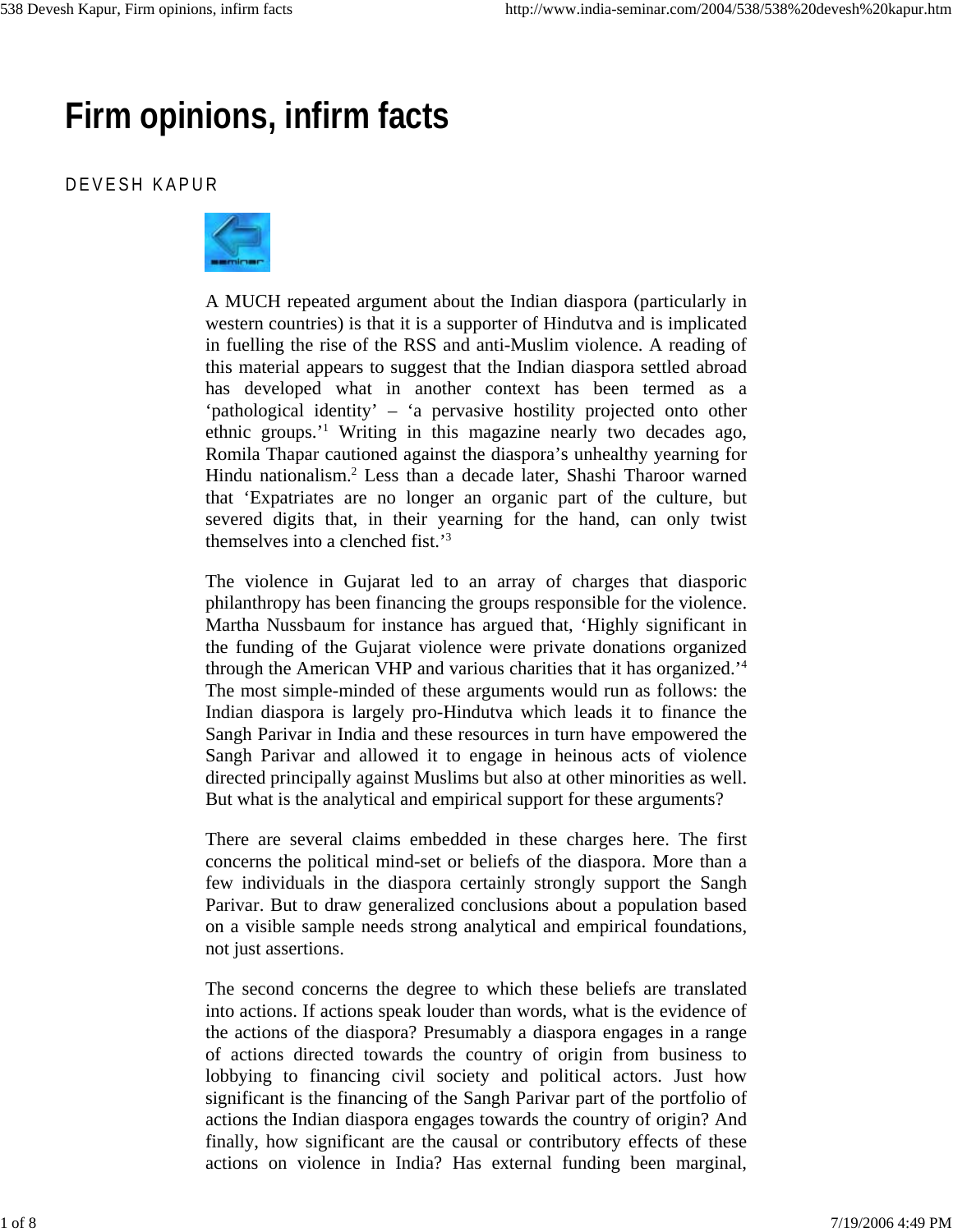considerable, or significant basis of financial resources for the Sangh Parivar because on this rests the counterfactual: does ethnic violence take place in India due to, or despite, the diaspora? More generally, how dominant is the role of overseas Hindus in diaspora-supported violence in India?

In general, is the Indian diaspora in western countries (which is of relatively recent vintage) really any different from the pool from which it is drawn (namely relatively higher educated Indians), ranging from dedicated young men and women working with progressive NGOs to those who harbour rabid anti-minority sentiments to those preoccupied with striking business deals in the booming IT sector? Periodically Indian politicians and political commentators seek recourse to the 'foreign hand' argument to explain either their own or the country's failings. While there are certainly cases of the 'foreign hand' being active in Indian politics over the decades, it has served more often than not as a convenient bogey as well. Is this true in this case as well?

**T**he Indian diaspora's identities range from the cosmopolitan and anti-nationalist to those who espouse a virulent ethnic nationalism. The presumption that the latter is dominant (at least amongst the diaspora living in western countries), is puzzling. Academic writings on the issue, many by the diaspora itself, have a strong anti-Hindutva stance, which itself lays open to question the supposed dominance of Hindutva in the diaspora. But how would one analyze a diaspora's political disposition towards the country of origin?

The fact that diasporas are prone to long-distance nationalism is now well established and indeed nationalism as a modern phenomenon of imagined communities is one that often grew in the minds of diasporic elites. The creation of Italy did not create Italians – and when they migrated in large numbers to the Americas in the late 19th and early 20th centuries they did so as Sicilians, Neapolitans and the like. But it was in the Americas that the narrower identities fused to form a nascent 'Italian' identity.<sup>5</sup> The act of migration and living abroad affects identities, attenuating some and amplifying others – but which ones and why?

**C**onfining the analysis to the Indian diaspora in the United States and the UK, what characteristics of the diaspora are likely to impact on their politics? A broad set of factors that shapes a diaspora's views stems from who leaves – so called 'selection bias'. First, what are the regions and states of origin of the diaspora? If the migration has been much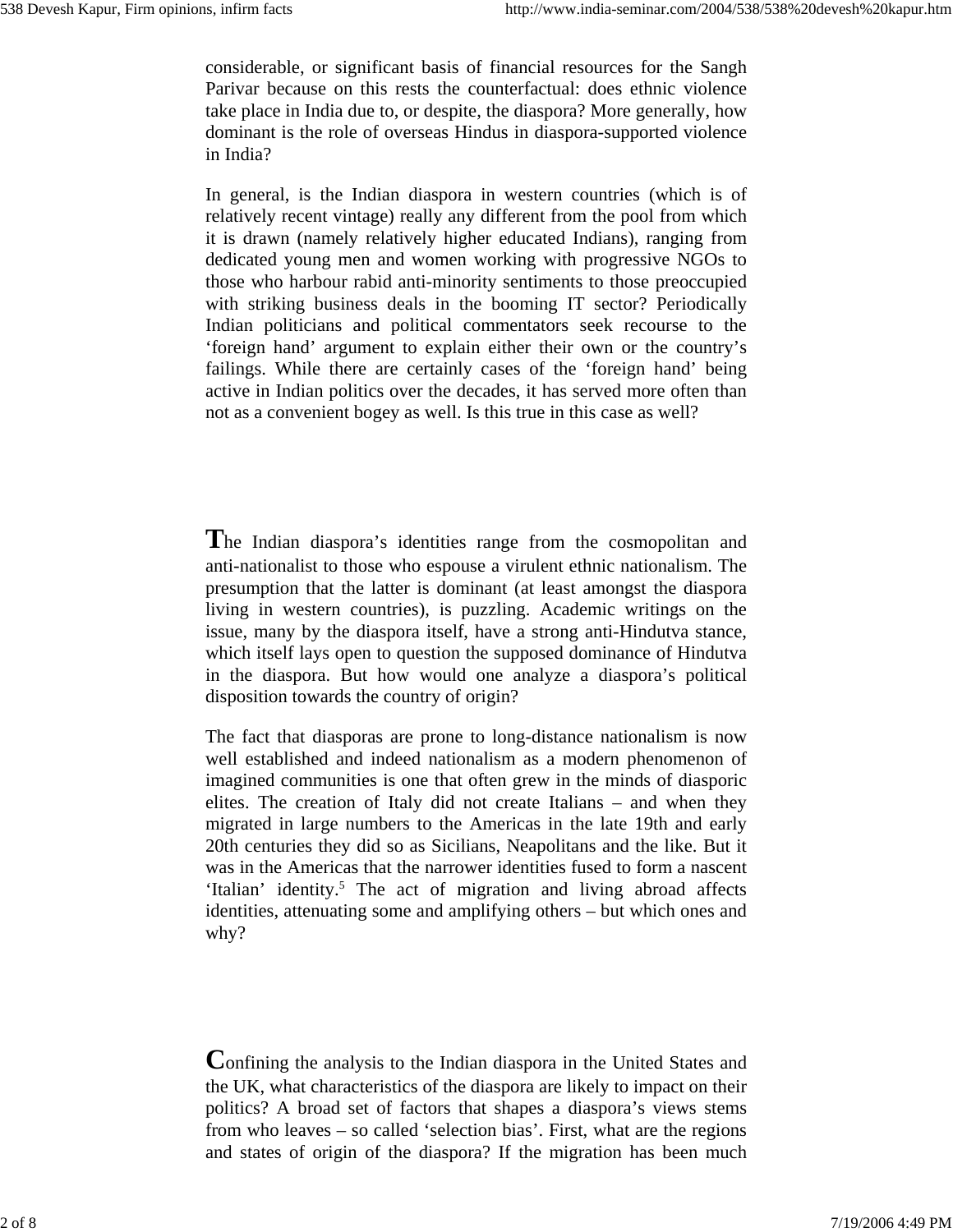greater from North India than from Southern India, or from Gujarat than from Bengal, it might result in greater anti-Muslim sentiment given the relative degrees of polarization in the different regions of India. For instance, Ashutosh Varshney has argued that 'Gujarati Americans have been among the most, and South Indians among the least, anti-Muslim in their predispositions.'6

Of course non-resident Gujaratis (NRGs) do not necessarily buy this line, with some of them arguing that they 'know the essence of Hinduism which has a broader perspective. In India, Hinduism seems to be mired in the slush of bigotry.'7 Gujaratis indeed dominate Bengalis in the diaspora, but the large flows in the 1990s to the US of Indian IT workers (the so-called 'knowledge diaspora') has a significant (if not dominant) South Indian component, especially from Andhra Pradesh.

However, the effect of the state of origin is qualified by a second factor: how migrants (even from these regions) select themselves. Are the more cosmopolitan ones more likely to leave (e.g. those inclined to cultural studies) or those dripping in Hindutva (e.g. members of the Bajrang Dal)? Three other factors come into play as well – the caste, education and gender profile of the diaspora. It has been argued that international migrants from lower caste groups and women are less likely to support hard-line groups. If so, since both of these groups are relatively underrepresented, the diaspora could be more prone to ethno-nationalism. The case has also been made that the dominance of science and technology in the educational profiles of Indian migrants (especially to the US), makes them more susceptible to the pro-Hindutva ideology due to their lack of exposure to the humanities and social sciences. But whether this is the case, or indeed it is the post-modern narratives that create a more fertile ground for Hindutva, is another story.8

In contrast to the effects stemming from the selection bias on who leaves India, the diaspora's own characteristics as well as 'host country' effects, further shape the political views of the diaspora. First, a diaspora's sense of identity and resulting political views stems from a cohort effect, i.e. the period in which the diaspora left India. Thus migrants from India to the United States who came in the 1970s did so at a time of economic stasis and political turmoil in India. They might tend to put the blame on the Congress party and to that extent could be stronger supporters of an ideology that is anti-Congress and by default (if not by design) may be more pro-BJP.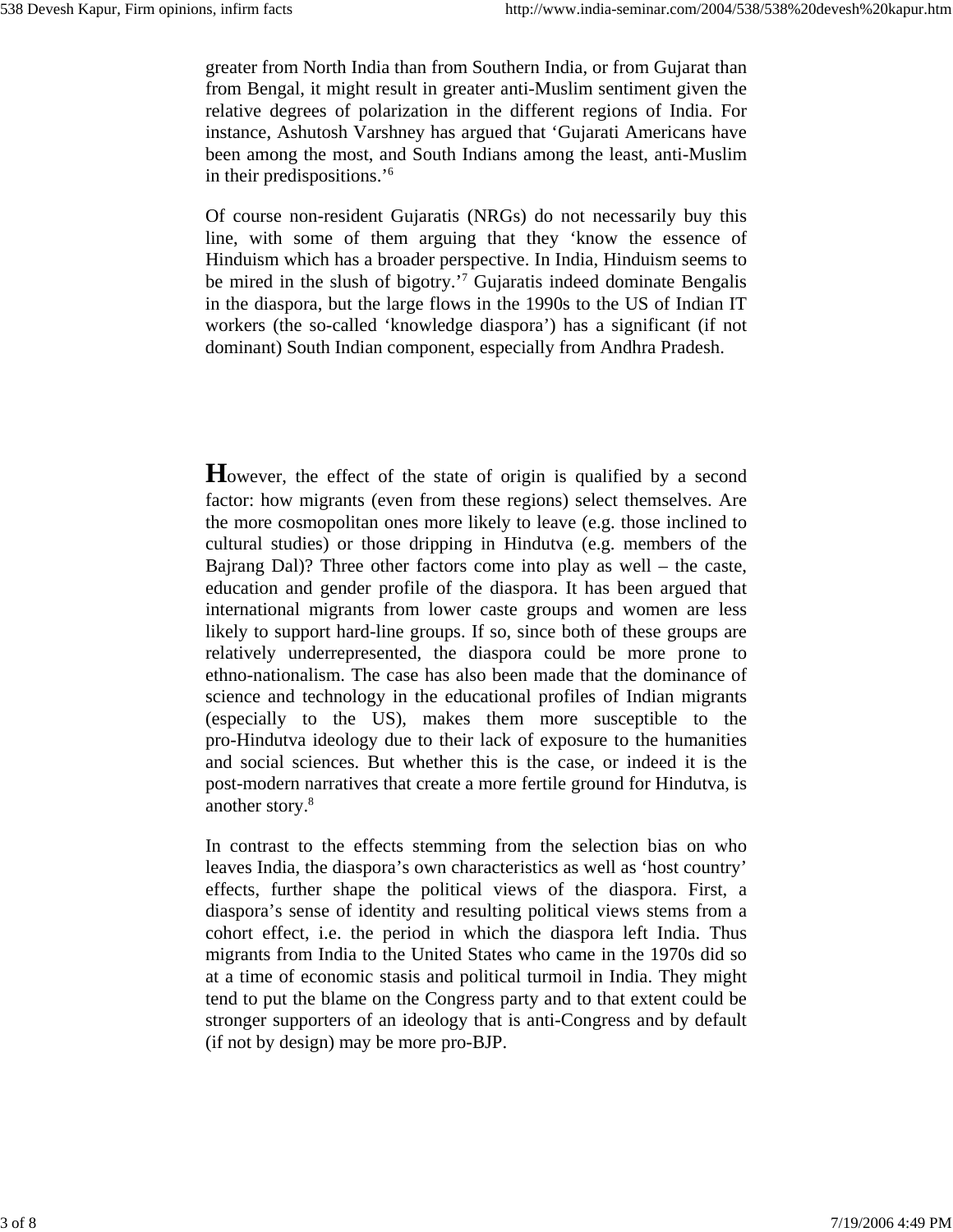**I**n contrast, those who came in the 1990s left India at a time when there was greater self-confidence (at least amongst groups that form the potential pool of international migrants from India) but the country had also turned more right. How would this affect their political views? If a sense of insecurity and anxiety were the wellspring of prejudice, the earlier cohort would be more pro-Hindutva since the more recent arrivals come from a country where levels of self-confidence are higher than in the 1970s. On the other hand, if a diaspora's political views are 'locked in' at the time it leaves the country, the opposite might be true.

Second, political views could reflect an age-effect. A diaspora that is younger is likely to be much more engaged in economic activities whereas retirees are supposedly searching for meaning beyond the empty six bedroom home in New Jersey after their children have flown the coop. If the adage of 'an empty mind is the devil's workshop' is correct, the latter might find some meaning to their lives in supporting hard-line groups. Third, views could also reflect a generation effect. The second (and later) generations are more likely to be influenced by the values of the countries in which they grew up and harbour the resentments of their parents to a lesser degree. For them India is an experience of relatives and gatherings, food and family rituals, and visits to temples. While it may be felt intensely, it is unlikely to be political in any significant sense because this generation is not just well educated and well off, but has also not encountered racism.

Finally, the diaspora's views are also likely to be shaped if they have come via a third country. The East African Gujaratis in the UK and the US are a case in point. Speculations apart, we simply do not have a firm sense if there are systematic differences between those who came to the US or UK via East Africa (or the Middle East) versus those who have come directly.

**I**t is one thing to have beliefs about something; it is quite another to act upon them. Furthermore, the actions themselves can be variegated. Long-distance nationalism can take many forms, be it lobbying in the country of residence, raising funds for philanthropy in the country of origin or to support extremist groups. Generalizable claims regarding which activities dominate have little empirical basis. With regard to the last, the many claims notwithstanding, the only well documented evidence has focused on three organizations: one in the US, (the India Development and Relief Fund – IDRF) and two that are UK-based (Hindu Sewa Sangh  $-$  HSS  $-$  and Sewa International).<sup>9</sup> Of the \$18 billion that flowed into India in 2003 as remittances, the combined flows from these organizations would be less than 0.05 per cent.

The other sources of official data are also not supportive. The only source of reliable data on foreign inflows to NGOs in India is that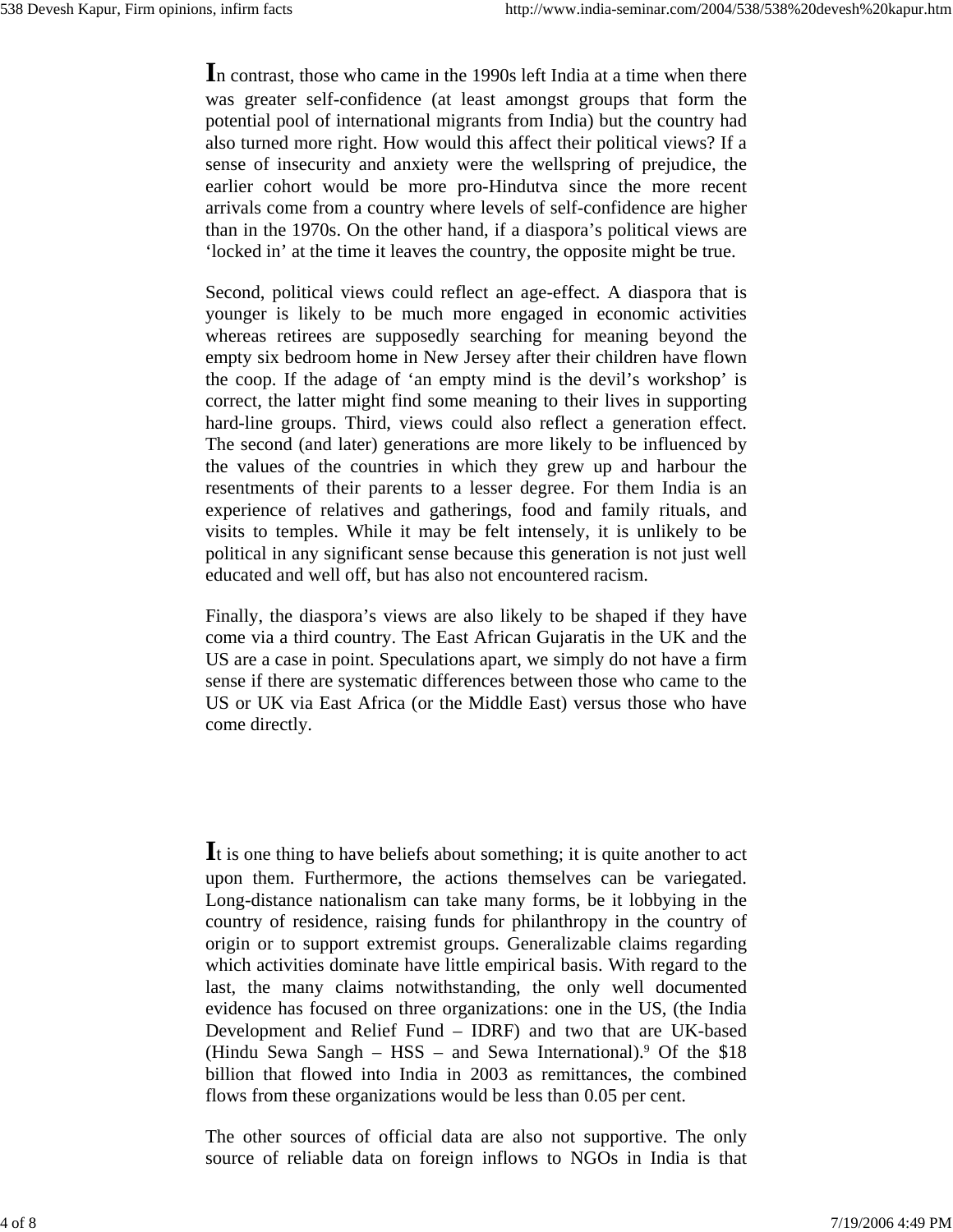maintained by the home ministry under the statutory Foreign Contributions Regulation Act (FCRA). An analysis of this data also does not provide support for diaspora flows to Hindu religious groups, but again that could be due to the coverage and classification of the data. This data excludes contributions by NRIs, but includes data from naturalized citizens and Persons of Indian Origin (PIO). However, it is impossible from this data to desegregate that fraction of FCRA funds originating from the diaspora, from that emanating from other sources – namely international NGOs and non-diaspora foreign citizens.

**T**he data maintained by the home ministry on its website gives a break-down of the FCRA organizations by purpose, classifying them into five principal purposes (*i*) Cultural, (*ii*) Economic (*iii*) Education, (*iv*) Religious, (*v*) Social. Slightly more than one quarter of FCRA organizations have a religious purpose. There is a further breakdown by religious denomination. The majority of FCRA organizations that have 'religion' as one of their purposes are Christian (84%), while Hindu and Muslim organizations are roughly similar in number (six and five per cent respectively).

The stark difference between the number of Christian and Hindu organizations – virtually in inverse proportion to their share in the population – is puzzling and may be due to three factors. Hindu organizations either raise their money domestically and very little from the diaspora. Alternatively, they get their money from the diaspora through informal channels and since NRI flows are not covered by FCRA requirements they are largely undocumented. Or alternatively, organizations that are ostensibly 'social' and 'cultural' might be more sectarian while those that impart education might be much less so even though they might be religiously motivated. Again, we simply do not have the basis to draw firm conclusions.

**O**n the sending-country side, I have surveyed more than 100 Indian-American diaspora organizations. They reveal a range of activities and engagement with India – but religion (and especially support for Hindu organizations) is marginal, if at all. Is it because it is indeed low or because those who support extremist organizations are unlikely to give information on the same? I want to emphasize that all of this *does not* necessarily mean that the Indian diaspora is not a significant financier of the Sangh parivar  $-$  it could be, but we simply do not have the evidence to hang it on.

Indeed, the most damning evidence against the diaspora could be about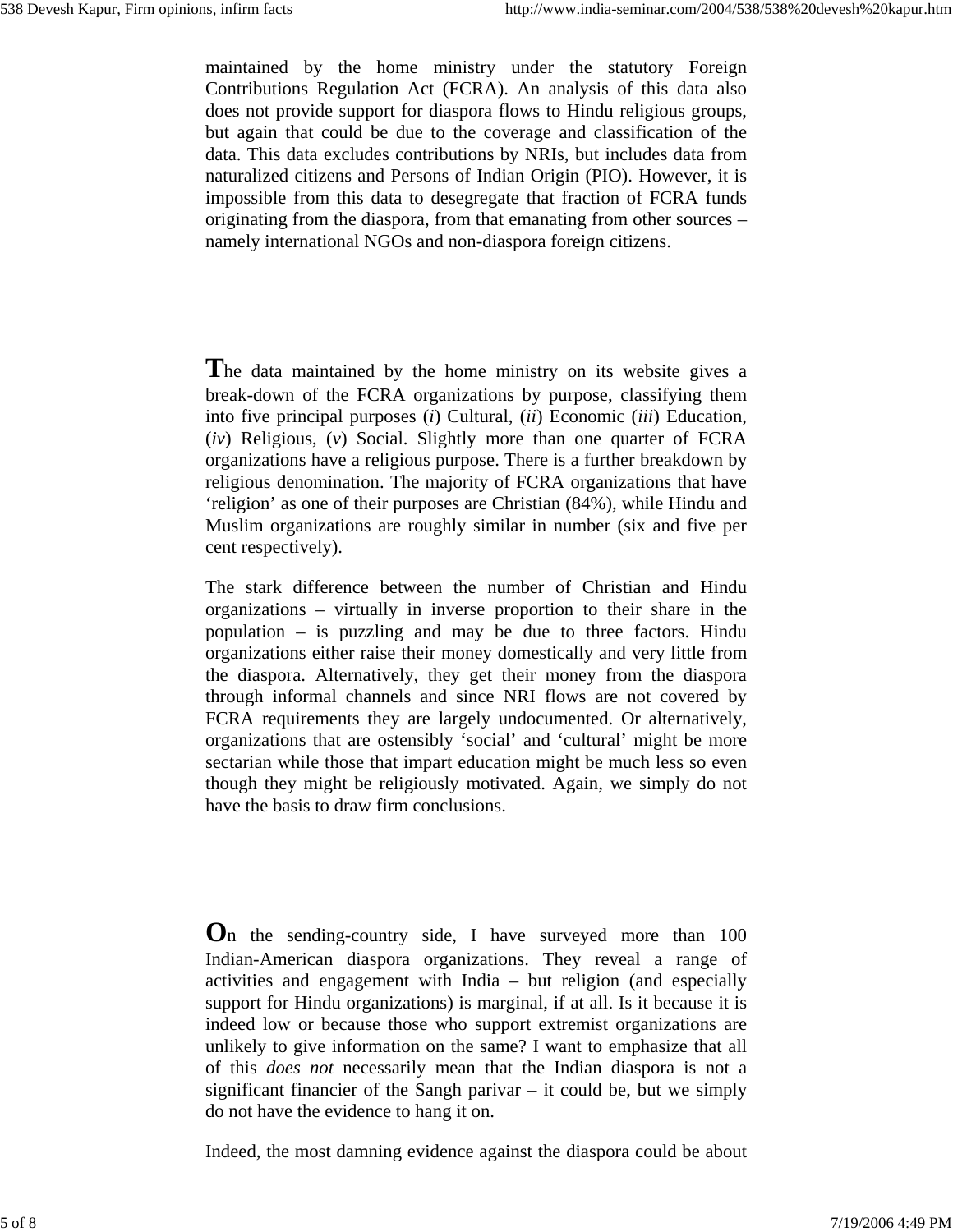not what it has done with regard to financing groups with an anti-minority agenda, but what it has *not* – namely, lend its voice in being much more critical of the (in)actions of the Indian state with regard to ethnic violence. Its conundrum (in not appearing anti-national) is easier to understand, but the resulting moral ambiguity is not easy to defend. But here again, if one examines the letters to the mainstream media in the US, there were numerous strong critics from members of the diaspora and diasporic organizations.

Finally, how important is the role of the Indian diaspora in ethnic violence in India? The diaspora's role *is* important but paradoxically (and unappetizing) as it may appear, not as much in the principal focus, namely its support for hard line Hindu organizations. There have been many excellent analyses of Hindu-Muslim violence be it a decline of social capital, electoral competition or the (in)actions of state organs.<sup>10</sup> Given the socio- economic bases of the Sangh parivar in India, its access to domestic resources – both economic and political power – is expansive. It is *weaker groups* who (for whatever reason) want to challenge the Indian state, that rely to a relatively greater extent on support from diasporas. While this argument depends on what constitutes 'Indian', in so far as violence in India from overseas groups with origins within India's territorial boundaries is concerned, the ethno-nationalism of overseas Hindus is just one.

**A**n array of diaspora groups has – and continues to be – involved in a range of insurgencies in India. In the North-East the United Liberation Front of Asom (ULFA), the National Democratic Front of Bodoland (NDFB) and the Kamtapur Liberation Organisation (KLO) have operated from Bhutan (until the government of that country mounted a major military operation in late 2003). The All Tripura Tiger Force (ATTF) and the National Liberation Front of Tripura (NLFT), operate out of Bangladesh, the Naga leadership has been based in Thailand, and sundry groups have long operated out of Mynmar. Sikh groups in the 1980s, overseas Kashmiri groups and even Indian Muslims overseas have all been involved to varying degrees.<sup>11</sup>

The critical difference of course between overseas Hindus who are party to violence and many other groups is that the former is not directed against the Indian state, while the latter is. The reason is obvious. State oppression and egregious miscarriages of justice in India are not directed against the majority community. (The majority community also suffers from the infirmities of the Indian state but that is out of indifference and venality rather than active organized violence). The 1984 anti-Sikh and 2002 anti-Muslim riots are the most blatant examples of state connivance in organized violence, forcing the communities to seek recourse from overseas. But once violence becomes a spiral, the direction of causality becomes blurred.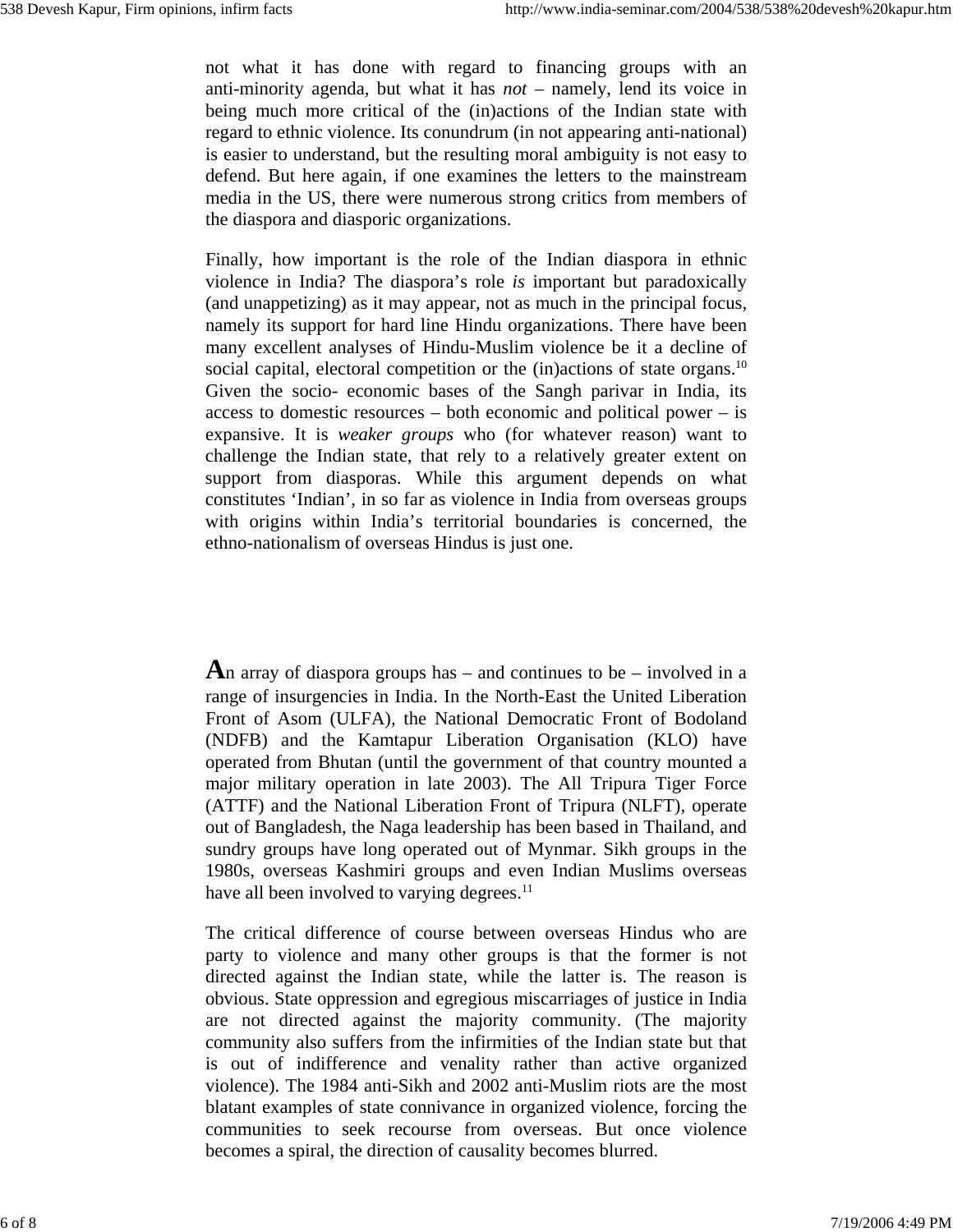**D**oes the diaspora cause or react to events in India? Does increasing communalism and violence in India make the diaspora more prone to directly or indirectly instigate violence in India? Are Hindus or ethnic minorities more militant in India or outside the country? While in all of these questions we can make informed guesses, in the absence of stronger empirical foundations, they will remain just that.

There can be no doubt that intolerance and zealotry today pose a singular challenge to Indian society, its many pluralisms and indeed its future. India's many diasporas are likely to play an important role in influencing this trajectory – for better and worse. However, facile condemnation with little empirical moorings does little to help us understand this complex phenomenon.

## **Footnotes:**

1. Alexander Broth and Donald Rothschild, 'Pathological Dimensions of Domestic and International Ethnicity,' *Political Science Quarterly* 110(1), 1995, p. 15.

2. Romila Thapar, 'Syndicated Moksha', *Seminar* 313, September 1985.

3. Shashi Tharoor, 'Growing Up Extreme: On the Peculiarly Vicious Fanatacism of [Indian] Expatriates', *Washington Post*, 15 July 1993, p. C5.

4. Martha C. Nussbaum, 'Genocide in Gujarat: The International Community Looks Away', *Dissent*, Fall 2003.

5. Donna R. Gabaccia, *Italy's Many Diasporas.* University of Washington Press, Seattle, 2000.

6. http://www.rediff.com/news/2002/apr/23inter.htm

7. 'Proud Hindu, Not a Proud Indian', *Times of India*, 10 April 2004.

8. Meera Nanda, *Prophets Facing Backward: Postmodern Critiques of Science and Hindu Nationalism.* Rutgers University Press, 2003.

9. See 'The Foreign Exchange of Hate: IDRF and the American Funding of Hindutva' at http://stopfundinghate.org/sacw/ and from Awaaz: South Asia Watch (2004), 'In Bad Faith? British Charity & Hindu Extremism', available at http://www.awaazsaw.org/ibf/ibflores.pdf as well as the report of the International Initiative for Gujarat (IIJ) at http://www.onlinevolunteers.org/gujarat/reports/iijg/

10. See for instance, Ashutosh Varshney, *Ethnic Conflict and Civic Life: Hindus and Muslims in India*. Yale University Press, 2002; Steven Wilkinson, *Votes and Violence: Electoral Competition and Ethnic Riots in India*. Cambridge University Press, New York, 2004.

11. According to news reports, in the wake of the communal pogrom in Gujarat,